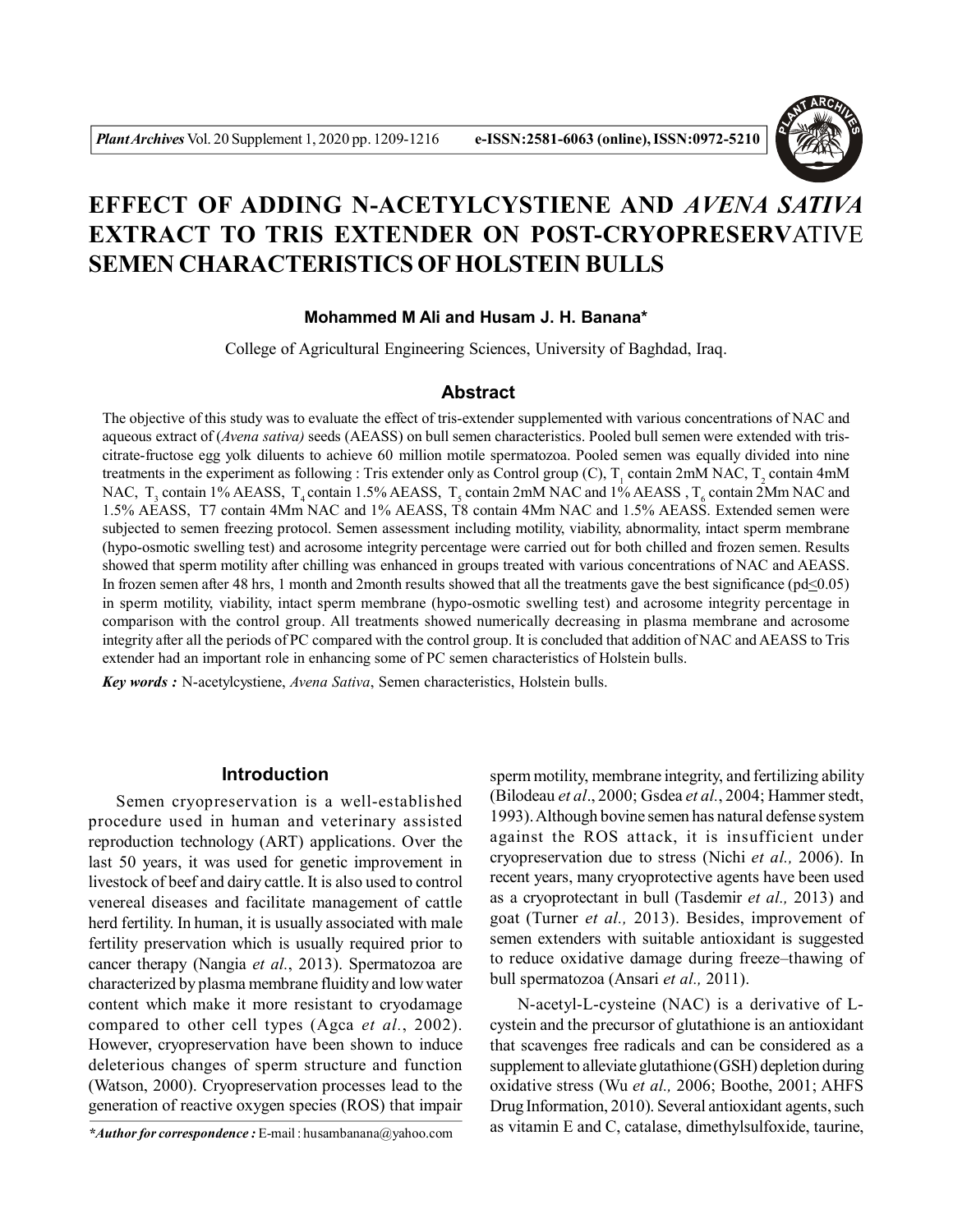hypotaurine and N-acetylcysteine have already been tested in *in vitro* or *in vivo* studies concerning human, bovine, boar, rabbit and equine semen (Alvarez and Storey, 1983; Becon i *et al.,* 1993; Kessopoulou *et al.,* 1995; Baker *et al.,* 1996; Aurich *et al.,* 1997; Donnelly *et al.,* 1999; Ball *et al.,* 2001; Bilodeau *et al.,* 2001; Pena *et al.,* 2003) with control versial efficacy and usefulness. In addition, daily treatment with NAC results in a significant improvement in sperm motility in comparison to placebo (Safarinegad, 2009).

Recently many studies involved in using an antioxidants from natural origin like plants which produce from its biological metabolism actions more than 4000 phenolic and poly phenol compound which had agood anti-oxidant properties and important benefits in pharmochemicals developments (Youssef *et al.,* 2016 ; Sghair*et al.,* 2016; Seeram, 2005).

Oats (Avena sativa L.) one of the cereal crops which plays an important role in human and animal nutrition via to its high nutritional contents (Reily, 2003) are usually consumed as whole grains and provide the human body with polyphenols, fibres, vitamins, and minerals (Clemens *et al.,* 2014). Their phenolic compounds are mostly located in the bran layer although some are present in groats and hulls (Gangopadhyay *et al.,* 2015). Some phenols present in cereals are ferulic acid, caffeic acid, p-hydroxybenzoic acid, p-hydroxyphenylacetic acid, vanillic acid, protocatechuic acid, syringic acid, p-coumaric acid,sinapic acid, tricin, apigenin, luteolin, kaempferol, and quercetin (Chen *et al.,* 2004). Polyphenols are important food components and are characterized by their antioxidative by scavenging both of reactive oxygen and nitrogen species (Chen *et al.,* 2004).

# **Materials and Methods**

NAC with 99.99% purity was purchased from (Sigma Pharmaceuticals, Germeny) and other chemicals were purchased from the local market, oat seed also was obtained from turkey.

# **Aqueous extract of oat seed (Avena sativa) method**

The extraction was made as the method of (Duh and Yen, 1997) by taking 25 gm of grinded seeds and diluted in 500 ml of boiled water on magnetic stirrer for 30 min and then filtered by filter paper and concentrated by using rotary evaporator after that settled in a Petri dishes in 40C for 24 hrs to dried it and put it in dark container in the fridge to use it eventually.

#### **Determination of active compounds in (AEASS)**

Total phenolic compounds/total flavonoid concentrations were determined depending on the method of Baba and Malik (2015) and estimation of total terpenoids according to the method of Narayan (2012 (and determination of glycosides concentration according to the method of Tofighi and Ghazi) 2016).

#### **Collection and selection of semen samples**

Ejaculates were collected from four healthy, fertile Holsteinbulls 2.5–3 years old, raised at the department of artificial insemination – Baghdad. Semen was collected once a week for 7 weeks. The bulls were kept under standard conditions of feeding and management. Semen was collected using an artificial vagina pre-warmed to 42C. The volume of ejaculates was measured in a conical tube graduated tube and sperm concentration was determined by means of an Accucell photometer (IMV, L'Aigle, France). Progressive motility was assessed using a phase-contrast microscope (100X magnification), with a warm stage maintained at 37C. A wet mount was made using a drop of semen placed directly on a microscope slide and covered by a cover slip. Sperm motility estimations were performed in three different microscopic fields for each semen sample. The mean of the three successive estimations was recorded as the final motility score (Bearden and Fuqay, 2000). Pooled semen was made (1ml/ bull) and after calculating the dilution rate the pooled semen was equally divided among the 9 treatments.

# **Cryopreservation procedures**

Semen was cryopreserved using standard production procedures in our AI centers according to Chen *et al.,* (1993), with some modifications. Briefly, semen was gradually diluted at 37C with Tris-yolk fructose (TYF) extender containing 24.2 mg/mL tris aminomethane, 13.4 mg/mL citric acid anhydrous, 10 mg/mL fructose, 6.4% (v/v) glycerol, 20% (v/v) egg yolk, 40 IU/mL Gentamicin and 8 IU/ml tylosin. The extension rate was 1 semen: 20extender. Diluted semen samples were kept at  $5^{\circ}$ C in a cooling chamber for 4 h as an equilibration period then automatically filled in 0.25mL french straws (IVM technologies, L' Aigle, France), placed 4cm above liquid nitrogen for 10 min then frozen in liquid nitrogen  $(-196^{\circ}C)$ as described by Salisbury *et al.,* (1978). Samples were evaluated before dilution, just after dilution (5C), at 48 h and 1 month and 2 month post-cryopreservation during equilibration, and after thawing (37<sup>0</sup>C for 30s in water bath).

# **Assessment of sperm progressive motility**

Percentage of progressive sperm motility in each semen sample was determined using phase contrast microscope (Olympus, Tokyo, Japan) supplied with a warm stage adjusted to 37 C.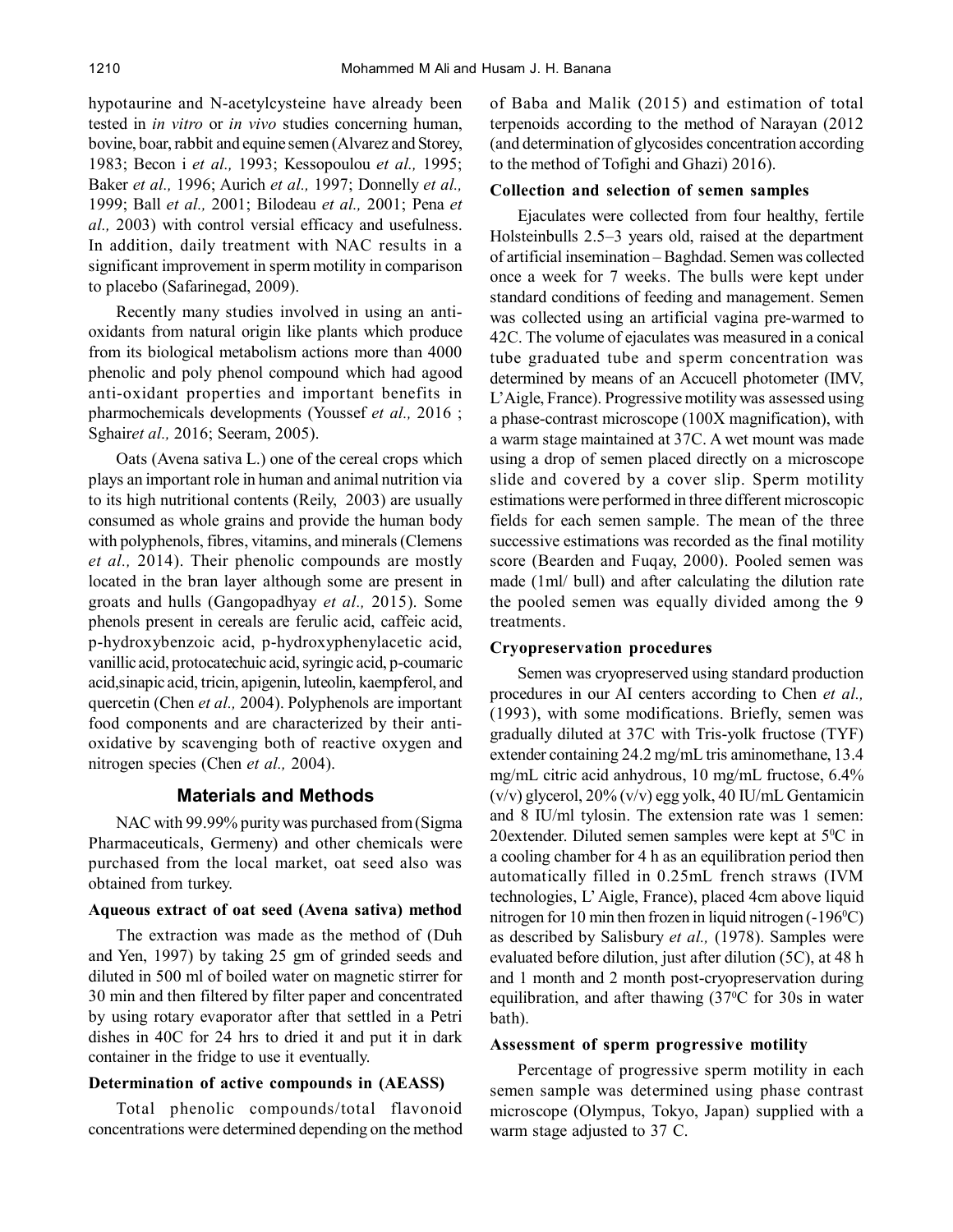#### **Assessment of sperm viability**

A smear from diluted semen was made on a glass slide and was stained by eosin (1.67%) and nigrosin (10%) stain (Moskovtsev, Librach, 2013), A total of 200 sperm were examined in each sample at 40X under light microscope (Olympus). The number of dead spermatozoa (red stained) and the live spermatozoa (not stain) were counted.

#### **Sperm membrane integrity**

Plasma membrane integrity of spermatozoa was assessed using the hypo-osmotic swelling test (HOST) as described by (Jeyendran *et al.,* 1984; Ahmad *et al.,* 2003).

#### **Percentage of acrosome integrity**

The dual staining procedure with trypan blue-giemsa stain was performed as described by Kovacs and Foote (1992).

# **Statistical analysis**

Data were analyzed by means of the SAS (2012) computerizedprogram to calculate the analysis of variance (ANOVA) for the different parameters between control and additives with 7 replicate for each treatment, Significant differences between means were calculated using Duncan multiple range test at  $(P<0.05)$ .

# **Results**

#### **Determination of active compounds in (AEASS)**

The results showed in table 1 that (AEASS) contain the following ingredients with the values in front of each substance :

# **Sperm individual motility percentage**

**Table 1:** Concentrations of active compounds in (AEASS).

| The compound | <b>Concentration</b> |
|--------------|----------------------|
| Phenols      | 93.4 mg/gm           |
| Flavonoids   | $67.2 \text{ mg/gm}$ |
| Saponin      | 5.9%                 |
| Glycosides   | 17.6%                |
| Terpenoid    | $4.6\%$              |
| Rutin        | $179$ ppm            |
| Kampferol    | 513 ppm              |
| Qurcetine    | $469$ ppm            |
| Gallic acid  | 348 ppm              |

 The values from tablet 2 showed no significant differences between all the treatments at the cooling  $5^{\circ}$ C time. While, after 48 hrs PC all the treatments exhibited significant differences ( $P \le 0.05$ ) compared with the control treatment especially T8 with the highest value (53.67%), after 1 and 2 months all the treatments were significantly higher compared with the control treatment which declined and made the lowest values for these two periods (40.42% and 39.28%). There were numerically decreasing in the other treatments and the highest percentage was in  $T_8$  (47.85%) after 2 month PC.

# **Sperm viability percentage**

The data in table 3 showed no significant differences among all the treatments at the (5C cooling). After 48 h PC all the treatments exhibited greater significant differences ( $P \le 0.05$ ) Compared with the control treatment and there were numerically differences among them and their values were (92.93%, 93.09%, 91.94%, 92.17%, 93.10%, 93.12%, 93.26%, 93.44%) for  $T_1$ ,  $T_2$ ,  $T_3$ ,  $T_4$ ,  $T_5$ ,  $T_{6}$ ,  $T_{7}$ ,  $T_{8}$  respectively, After 1 month and 2 month all the treatments were numerically decreased but still exhibiting significant differences ( $P \le 0.05$ ) especially T8 which gave the highest values among all the treatments for these two periods with (92.03%, 91.34) Compared with the control treatment which decreased to the lowest values for the same periods with (89.02%, 87.35%).

#### **Sperm membrane integrity (HOST)**

The table 4 showed that there were a numerical differences at the (5C cooling) among all the treatments,After 48 h PC all the treatments exhibited significant differences ( $P \le 0.05$ ) Compared with the control treatment and there were no significant differences among them and their values were (91.42, 91.57, 90.78, 91.56, 90.64, 90.95, 90.57 and 91.67%) for  $T_1$ ,  $T_2$ ,  $T_3$ ,  $T_4$ ,  $T_5$ ,  $T_6$ ,  $T_7$ ,  $T_8$  respectively. After 1 month and 2 month all the treatments were numerically decreased but still exhibiting significant differences (P<0.05) Compared with the control treatment and there were no significant differences among them especially T8 which gave the highest values among all the treatments for these two periods with  $(90.50\%, 86.92\pm)$  Compared with the control treatment which decreased to the lowest values for the same periods with (86.14 %, 83.50% ).

## **Percentage of acrosome integrity**

The table 5 showed that there were no significant differences but a numerical differences at the (5C cooling) among all the treatments, After 48 h PC the treatments  $(T_1, T_2, T_7, T_8)$  with the values (94.14%, 94.35%, 94.35%, 94.42) respectively exhibited significant differences ( $P \le 0.05$ ) Compared with the control treatment (and there were numerically differences among them at the same time there were no significant differences) Compared with the control , After 1 month and 2 month all the treatments were numerically decreased but still exhibiting significant differences ( $P \le 0.05$ ) Compared with the control treatment especially  $T_{\rm g}$  which gave the highest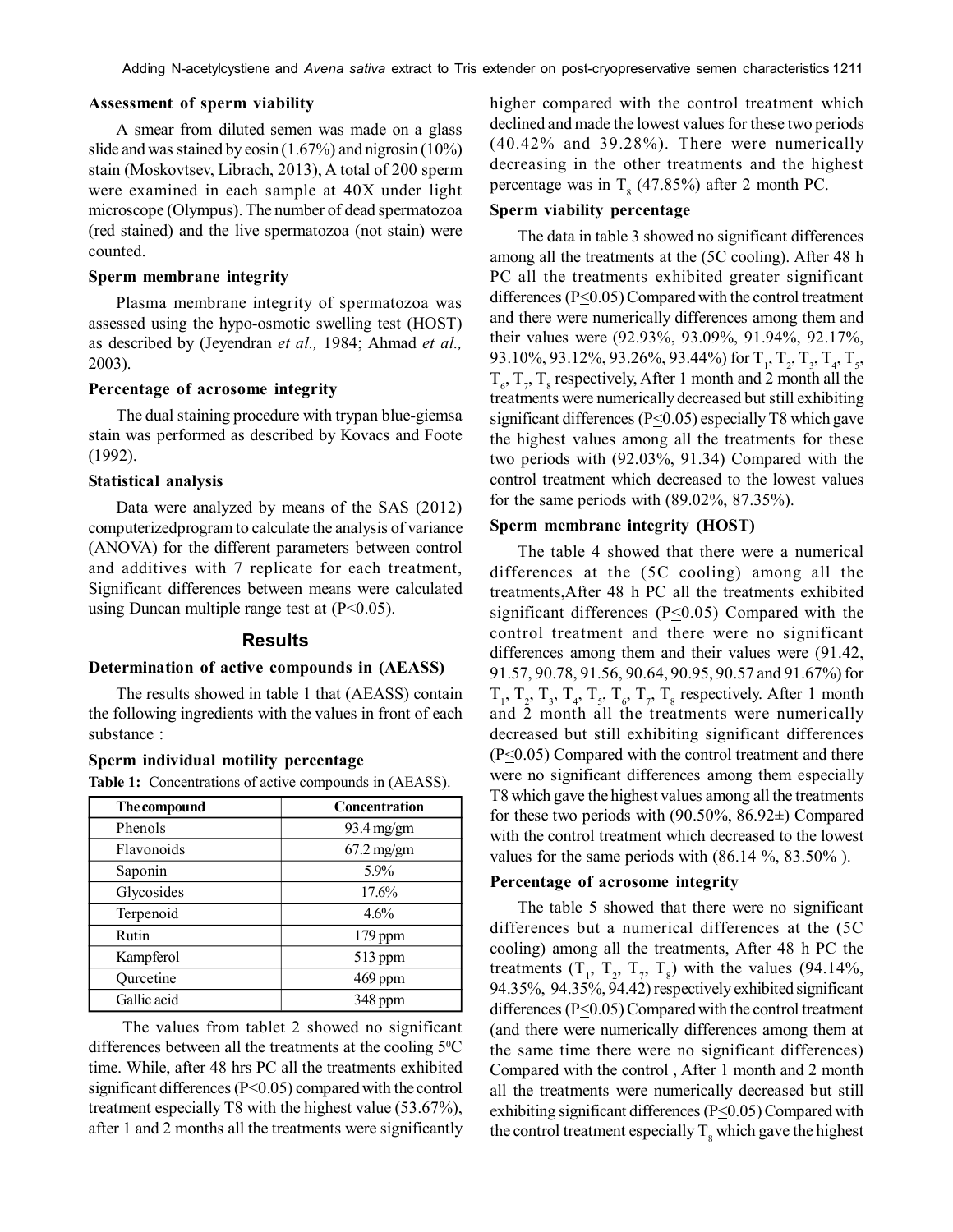| <b>Treatments</b> | <b>Periods</b>       |                     |                     |                      | Sign.  |
|-------------------|----------------------|---------------------|---------------------|----------------------|--------|
|                   | At cooling 5C        | 48 hrs/PC           | 1month/PC           | 2month/PC            |        |
| C                 | 50.71±2.45Ba         | 42.17±3.90Cb        | 40.42±2.60Cb        | 39.28±1.76Cb         | $\ast$ |
| T                 | $52.57 \pm 3.40$ ABa | 48.14±3.19Ba        | 45.71±2.97Ba        | 42.28±2.79Bb         | N.S    |
| $T_{2}$           | 53.85±3.42ABa        | 48.57±2.82Bab       | 46.42±1.79Bb        | $45.71 \pm 1.70$ ABb | $\ast$ |
| $T_{\rm a}$       | 51.57±2.66ABa        | 46.57±3.24Bab       | 43.85±3.42Bb        | 41.85±2.46Bb         | $\ast$ |
| $T_{4}$           | $51.71 \pm 3.84$ ABa | 46.65±3.24Bab       | 44.00±2.43Bb        | $42.14 \pm 1.84$ Bb  | $\ast$ |
| T <sub>5</sub>    | 52.28±2.76ABa        | 47.18±2.14Ba        | 44.28±1.70Bb        | $42.71 \pm 0.71$ Bb  | $\ast$ |
| $T_{6}$           | 53.34±2.76ABa        | $47.28 \pm 2.40$ Ba | $44.57 \pm 2.10$ Bh | $42.85 \pm 1.84$ Bh  | N.S    |
| $T_{7}$           | 54.00±3.27ABa        | $48.85 \pm 3.05$ Ba | 45.42±1.79Bb        | $43.00 \pm 2.43$ Bb  | *      |
| $T_{8}$           | 56.42±3.22Aa         | 53.67 $\pm$ 3.40Aa  | 49.28±3.52Aa        | $47.85 \pm 3.24$ Aa  | N.S    |
| Significance      | $\ast$               | **                  | $* *$               | $\star$              |        |

**Table 2:** Effect of adding N-acetylcystiene and *Avena sativa* extract to Tris extender on postcryopreservative Sperm individual motility percentage of Holstein bulls (mean  $\pm$  SE).

\*( $P \le 0.05$ ) \*\*( $P \le 0.01$ ) N.S (no significance) PC/Post cryopreservation.

Capital letters to compare between columns, Small letters to compare between rows.

**Table 3:** Effect of adding N-acetylcystiene and *Avena sativa* extract to Tris extender on postcryopreservative sperm viability percentage of Holstein bulls (mean  $\pm$  SE).

| <b>Treatments</b> | <b>Periods</b>      |                     |                     |                     |         |
|-------------------|---------------------|---------------------|---------------------|---------------------|---------|
|                   | At cooling 5C       | 48 hrs/PC           | 1month/PC           | 2month/PC           |         |
| $\mathcal{C}$     | $92.97 \pm 0.77$ Aa | $90.07 \pm 0.61$ Ba | 89.02±0.87Bb        | $87.35 \pm 0.75$ Bb | $\star$ |
| Т                 | $93.50 \pm 0.77$ Aa | 92.93±0.47Aa        | $91.35 \pm 0.53$ Ab | 90.15±0.52Ab        | $\ast$  |
| T,                | 93.65±0.80Aa        | 93.09±0.69Aa        | 91.78±0.63Ab        | 90.57±0.74Ab        | $\ast$  |
| $T_{\rm a}$       | $92.56 \pm 0.77$ Aa | 91.94±0.61Aa        | 90.50±0.66Ab        | 89.55±0.56Ab        | $\ast$  |
| $T_{4}$           | $92.85 \pm 0.28$ Aa | 92.17±0.89Aa        | $90.68 \pm 0.45$ Ab | $89.65 \pm 0.41$ Ab | $\ast$  |
| $T_{5}$           | $93.72 \pm 0.57$ Aa | $93.10 \pm 0.28$ Aa | $91.56 \pm 0.57$ Ab | $90.64 \pm 0.79$ Ab | $\ast$  |
| $T_{6}$           | 93.74 $\pm$ 0.43Aa  | $93.12 \pm 0.92$ Aa | $91.71 \pm 0.57$ Ab | $90.59 \pm 0.54$ Ab | $\ast$  |
| $T_{\tau}$        | 93.85 $\pm$ 0.40Aa  | 93.26±0.87Aa        | 91.90±0.51Ab        | 90.74±0.72Ab        | $\ast$  |
| $T_{8}$           | 94.00±0.40Aa        | 93.44±0.92Aa        | 92.03±0.68Aab       | $91.34\pm0.80Ab$    | $\ast$  |
| Significance      | N.S                 | ÷                   | $\star$             | $\star$             |         |

 $*(P \le 0.05)$  \*\* $(P \le 0.01)$  N.S (no significance) PC/ Post cryopreservation.

Capital letters to compare between columns, Small letters to compare between rows.

| Table 4: Effect of adding N-acetylcystiene and Avena sativa extract to Tris extender on post- |  |  |  |  |
|-----------------------------------------------------------------------------------------------|--|--|--|--|
| cryopreservative sperm membrane integrity (HOST) of Holstein bulls (mean $\pm$ SE).           |  |  |  |  |

| <b>Treatments</b> | <b>Periods</b>      |                      |                               |                                                                      |        |
|-------------------|---------------------|----------------------|-------------------------------|----------------------------------------------------------------------|--------|
|                   | At cooling 5C       | 48 hrs/PC            | 1month/PC                     | 2month/PC                                                            |        |
| C                 | 90.00±0.57ABa       | 88.06±0.94Bab        | 86.14±0.98Cb                  | $83.50 \pm 1.04$ Cc                                                  | $* *$  |
| T                 | $92.57 \pm 0.64$ Aa | 91.42±0.97Aa         | 89.14±1.18ABb                 | 86.78±1.25ABb                                                        | $* *$  |
| $T^2$             | $92.85 \pm 0.70$ Aa | 91.57±0.81Aa         |                               | $\left  87.71 \pm 0.77 \text{ABb} \right  85.57 \pm 0.61 \text{ABb}$ | $* *$  |
| $T_{\rm a}$       | 91.71±0.64ABa       | 90.78±0.99Aa         | 87.57±0.99ABb   85.85±0.91ABb |                                                                      | $***$  |
| $T_{\rm A}$       | $92.42 \pm 0.64$ Aa | 91.56±0.83Aa         |                               | $88.42 \pm 1.19$ ABb $87.00 \pm 1.13$ ABb                            | $\ast$ |
| $T_{5}$           | 91.42±0.86ABa       | 90.64±0.91Aab        | 88.92±1.21ABb 86.02±1.48ABb   |                                                                      | $* *$  |
| $T_{6}$           | 91.84±0.69ABa       | $90.95 \pm 1.25$ Aab | 88.86±1.24ABb                 | $86.92 \pm 1.29$ ABb                                                 | $* *$  |
| $T_{\tau}$        | 91.42±0.75ABa       | $90.57 \pm 1.11$ Aab | 88.35±0.94ABb                 | $86.57 \pm 1.08$ ABb                                                 | $* *$  |
| $T_{\rm g}$       | $92.42 \pm 0.81$ Aa | 91.67 $\pm$ 0.61Aa   | $90.50 \pm 0.86$ Aab          | $89.28 \pm 0.86$ Ab                                                  | $\ast$ |
| Significance      | ÷                   | $\star$              | $\star$                       | $\star$                                                              |        |

 $*(P \le 0.05)$  \*\* $(P \le 0.01)$  PC/ Post cryopreservation.

Capital letters to compare between columns, Smallletters to compare between rows.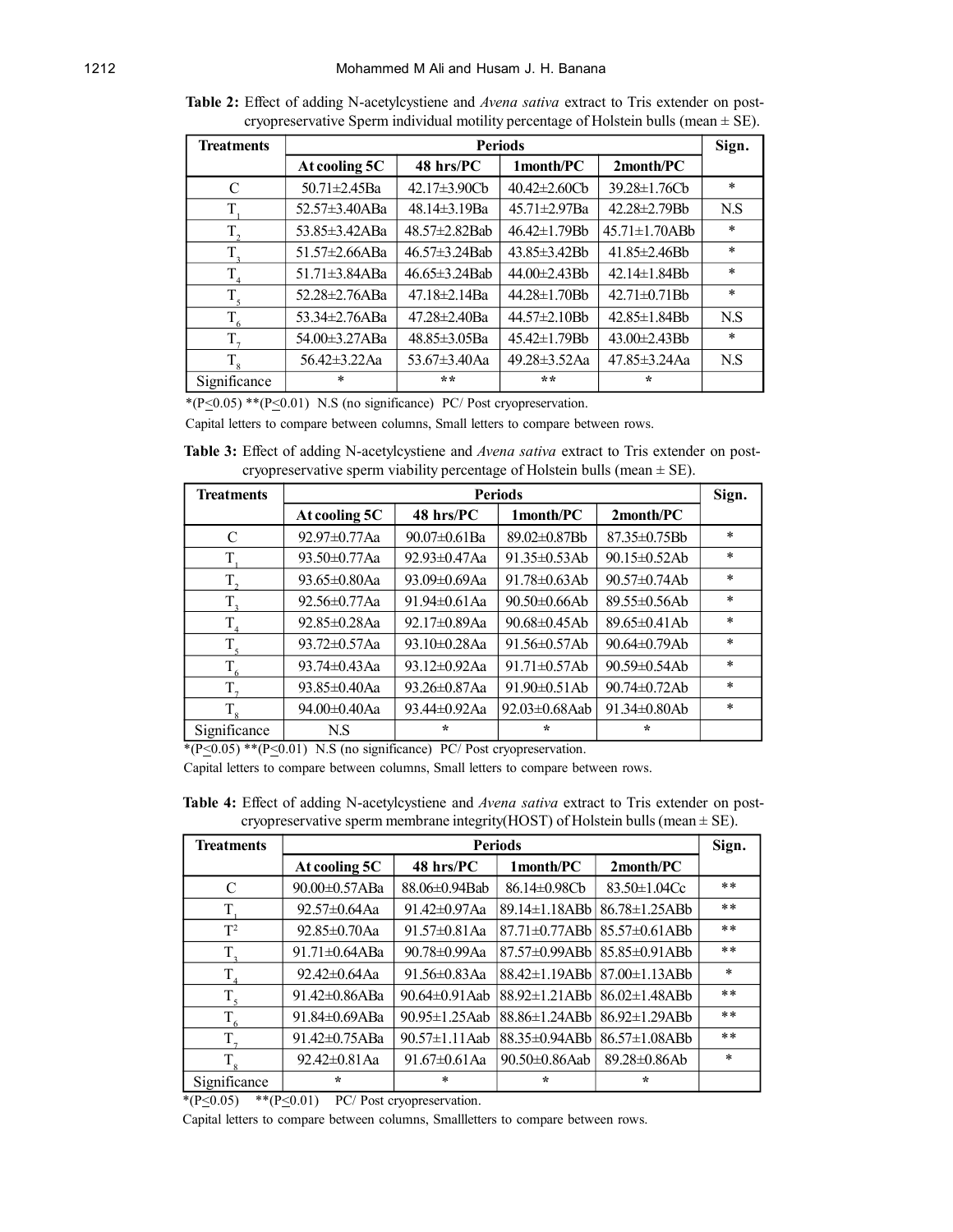| <b>Treatments</b> | <b>Periods</b>      |                              |                      |                     | Sign.  |
|-------------------|---------------------|------------------------------|----------------------|---------------------|--------|
|                   | At cooling 5C       | 48 hrs/PC                    | 1month/PC            | 2month/PC           |        |
| C                 | 93.42±0.42Aa        | 92.85±0.48Bab                | $90.74 \pm 0.43$ Bab | 88.86±0.44Bb        | $\ast$ |
| T                 | 94.85±0.55Aa        | 94.14±0.41 Aab               | 93.71±0.37Aab        | 93.21±0.37Ab        | $\ast$ |
| $T_{2}$           | 94.85±0.57Aa        | 94.35±0.44Aab                | 93.92±0.38Aab        | $93.21 \pm 0.46$ Ab | $\ast$ |
| $T_{\rm a}$       | 93.80±0.48Aa        | 93.21±0.40ABab 92.74±0.44Aab |                      | 92.00±0.40Ab        | $\ast$ |
| T <sub>4</sub>    | 93.89±0.51Aa        | 93.31±0.51ABab 92.78±0.37Aab |                      | $92.00 \pm 0.28$ Ab | $\ast$ |
| $T_{5}$           | 94.35±0.44Aa        | 93.85±0.41ABab 93.35±0.38Aab |                      | $92.78 \pm 0.34$ Ab | $\ast$ |
| $T_{6}$           | 94.57±0.57Aa        | 93.92±0.41ABab 93.78±0.40Aab |                      | 93.00±0.30Ab        | $\ast$ |
| T.                | 94.85±0.55Aa        | 94.35±0.44Aab                | 93.78±0.39Aab        | 93.21±0.34Ab        | $\ast$ |
| $T_{8}$           | $95.00 \pm 0.55$ Aa | 94.42±0.40Aa                 | 94.00±0.44Aa         | $93.64 \pm 0.38$ Aa | N.S    |
| Sign.             | N.S                 | $\star$                      | $\ast$               | $\ast$              |        |

**Table 5:** Effect of adding N-acetylcystiene and *Avena sativa* extract to Tris extender on postcryopreservative Percentage of acrosome integrity of Holstein bulls (mean  $\pm$  SE).

\*( $P \le 0.05$ ) N.S (no significance) PC/ Post cryopreservation.

Capital letters to compare between columns, Small letters to compare between rows.

values among all the treatments for these two periods with (94.00%, 93.64%) Compared with the control treatment which decreased to the lowest values for the same periods with (90.74%, 88.86%).

## **Discussion**

The semen cryopreservation process, which includes the decrease in temperature, causes oxidative stress on the sperm. This, respectively, results in irreversible damage to the sperm organelles and changes in enzymatic activity, associated with a reduction in sperm motility, membrane integrity and fertilizing ability (Bucak *et al*., 2009ab), Frozen–thawed bull semen is more easily peroxidized than fresh semen. Besides, intracellular antioxidant capacity in sperm decreases following freeze–thawing (Sarýozkan *et al*., 2009). Seminal plasma has limited antioxidant capacity, thus the use of an extender with strong antioxidant effect is recommended to maintain the viability and subsequent fertilizing capacity of frozen spermatozoa (Gadea *et al*., 2008), In recent years, extensive researches have been conducted to investigate the effect of natural and synthetic antioxidants (herbal origins) on the viability of animal sperm during cooling and cryopreservation (El-Sheshtawy, El-Nattat, 2018).

To the best of my knowledge, this is the first study that deals with the additive effect of (AEASS) and combinations of NAC to Tris extender along on postcryopreserved semen characteristics of Holstein bulls, The additive effect of both NAC and AEASS certainly enhance the antioxidant influence to protect sperm against ROS and consequently enhances cryopreserved semen quality. In recent years, the combination of antioxidants has been used successfully in the semen extender for human (Rossi *et al.,* 2001), bull (Foote *et al.,* 2002) and boar (Roca *et al.,* 2005) sperm. The use of a single antioxidant, however, was insufficient for enhancing the quality of cryopreserved semen (Rossi *et al.,* 2001; Gadea *et al.,* 2007; Câmara *et al.,* 2011). The protective influence of these combined antioxidants on sperm is associated with the reduction in lipid peroxidation and synergistic effects of the antioxidants in scavenging the ROS generated during the cryopreservation processes (Karaji *et al.,* 2014). The experiment showed that the addition of NAC in  $T_1$ ,  $T_2$  made a significant differences in sperm individual motility, viability and plasma membrane, acrosome integrity for all the PC periods caused by the anti-oxidant properties of NAC directly by reaction with the ROS and indirectly by its role in glutathione synthesis as precursor of cystiene (Rushworth, Megson, 2013 ) our results had agreed with (Ciftci *et al*., 2009; Micheal *et al*., 2010) at the same time the adding of AEASS gave the same significant improving in sperm individual motility viability, plasma membrane and acrosome integrity and this because of the good cotenents of the active compounds (phenols, flavonoids )which exhibited an antioxidaants properties in scavenging free radicals generated by ROS (Dimberg *et al*., 2005; Matila *et al*., 2005; Diculescu *et al*., 2012).

Adding the combinations of NAC and AEASS in the treatments  $T_s$ ,  $T_s$ ,  $T_7$ ,  $T_7$  to the semen gave a significant improving in the tested parameters for all the PC periods and that thing was related to the synergistic effect of these anti-oxidants and their role in protecting the sperm cell from oxidative stress caused by ROS and support the action of the intracellular anti-oxidants by restricting the metal ions inducing oxidation (Metal-chelating compounds) and reactivate the anti oxidants (Safarinegad, 2009; Greco *et al*., 2005; Owen *et al*., 1976). In concluded that the adding of NAC and AEASS was useful to enhanced some semen parameters during PC and could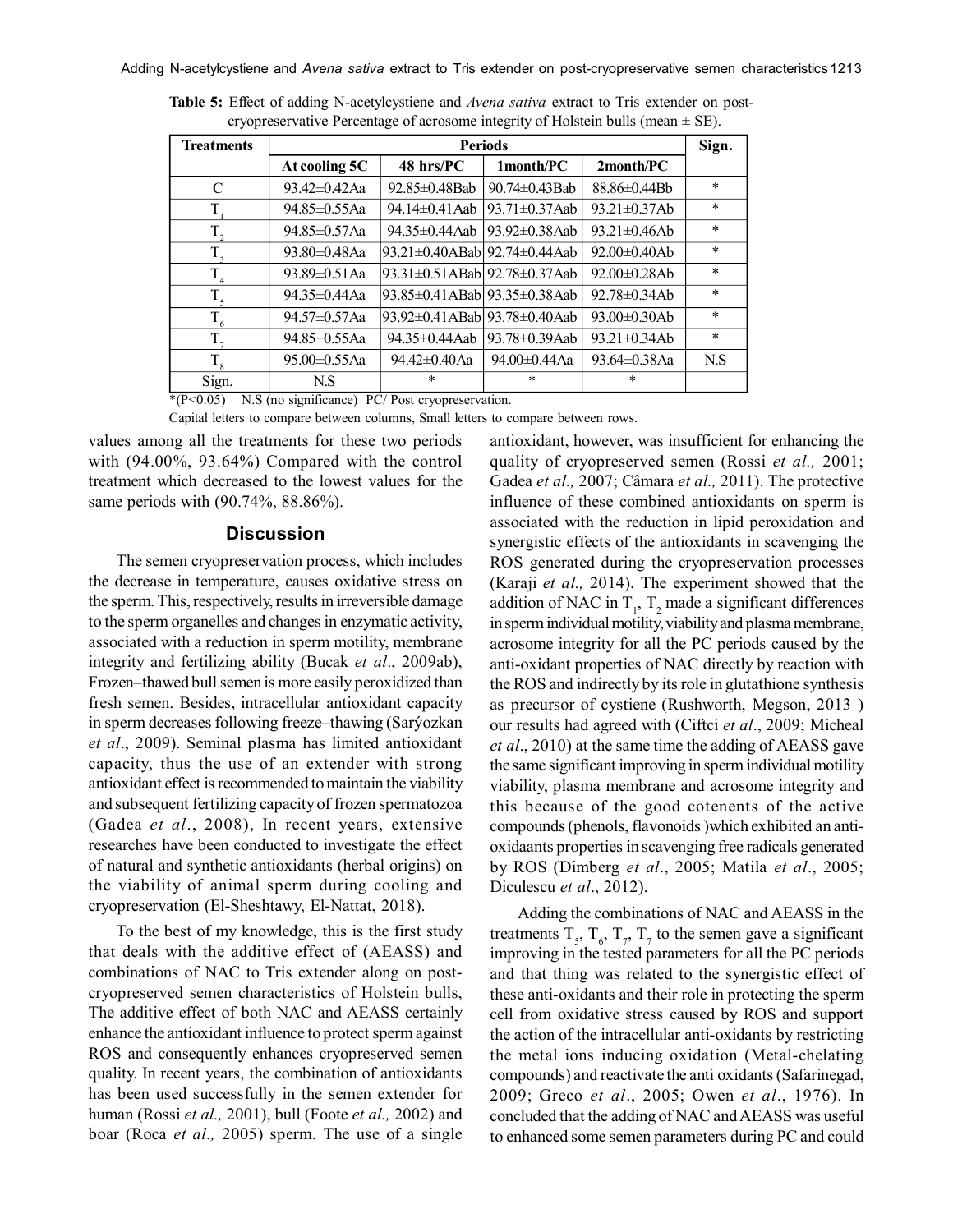be used safely in bull semen extender (Tris).

#### **References**

- Agca,Y., J. Gilmore, M. Byers, E.J. Woods, J. Liu and J.K. Critser (2002). Osmotic characteristics of mouse spermatozoa in the presence of extenders and sugars. *Biol. Reprod*., **67:** 1493-1501.
- AHFS Drug Information (2010). Acetylcysteine, Ed; McEvoy GK, 42nd edition, American Society of Health-System Pharmacists, USA, 3652-3655.
- Ahmad, Z., M. Anzar, M. Shahab, N. Ahmad and S.M.H. Andrabi (2003). Sephadex andsephadex-ion exchange filtration improves the quality and freezabilityoflow-grade buffalo ejaculates. *Theriogenology*, **59:** 1189-1202.
- Alvarez, J.G. and B.T. Storey (1983). Taurine, hypotaurine, epinephrine and albumin inhibit lipid peroxidation in rabbit spermatozoa and protect against loss of motility. *Biol. Reprod*., **29:** 548-555.
- Ansari, M.S., B.A. Rakha and S. Akhter (2011). Effect of Lcysteine in extender on post-thaw quality of Sahiwal bull semen. *Anim. Sci. Pap. Rep.*, **29(3):** 197-203.
- Aurich, J.E., U. Schonherr, H. Hoppe and C. Aurich (1997). Effects of antioxidants on motility and membrane integrity of chilled stored stallion semen. *Theriogenology*, **48:** 185- 192.
- Baba, S.A. and S.A. Malik (2015). Determination of total phenolic and flavonoid content, antimicrobial and antioxidant activity of a root extract of Arisaema jacquemontii Blume. *Journal of Taibah University for Science*, **9(4):** 449-454.
- Ball, B.A., V. Medina, C.G. Gravance and J. Baumber (2001). Effect of antioxidants on preservation of motility, viability and acrosomal integrity of equine spermatozoa during storage at 5°C. *Theriogenology*, 56: 577-589.
- Bearden, H.J. and J.W. Fuquay (2000). Semen evaluation, in: H.J. Bearden, J.W. Fuquay (Eds.), Applied Animal Reproduction, New Jersey, Prentice Hall, Upper Saddle River, 168-182.
- Beconi, M.T., C.R. Francia, N.G. Mora and M.A. Affranchino (1993). Effect of natural antioxidants in frozen bovine semen preservation. *Theriogenolgy*, **40:** 841-851.
- Bezerra, F.S.B., T.S. Castelo, H.M. Alves, I.R.S. Oliveira, G.L. Lima, G.C.X. Peixoto, A.C.S.D. Bezerra and A.R. Silva (2011). Objective assessment of the cryoprotective effects of di methyl form amide for freezing goat semen. *Cryobiology*, **63:** 263-266.
- Bilodeau, J.F., S. Blanchette, C. Gagnon and M.A. Sirard (2001). Thiols prevent  $H2O_2$ -mediated loss of sperm motility in cryopreserved bull semen. *Theriogenology*, **56(2):** 275- 286.
- Bilodeau, J.F., S. Blanchette, C. Gagnon and M.A. Sirad (2000). Levels of antioxidant defenses are decreased in bovine spermatozoa after a cycle of freezing and thawing. *Mol. Reprod. Dev*., **55 :** 282-288.
- Boothe, D.M. (2001). Drugs affecting the respiratory system. In: The Veterinary Pharmacology and Therapeutics, Ed; Adams HR, 8th edition, Iowa State Press, Ames, Iowa, USA:1105-1119.
- Bucak, M.N., S. Sarýozkan, P.B. Tuncer, P.H.I. Ulutas and H.I. Akcadag (2009b). Effect of antioxidants on microscopic semen parameters, lipid peroxidation and antioxidant activities in Angora goat semen following cryopreservation. *Small Ruminant Res*., **81(2009):** 90-95.
- Bucak, M.N., P.B. Tuncer, S. Sarýozkan and P.A. Ulutas (2009a). Comparison of the effects of glutamine and an amino acid solution on post-thawed ram sperm parameters, lipid peroxidation and anti-oxidant activities. *Small Ruminant Res.*, **81:**13-17.
- Câmara, D., M. Mello-Pinto, L. Pinto, O. Brasil, J. Nunes and M. Guerra (2011). Effects of reduced glutathione and catalase on the kinematics and membrane functionality of sperm during liquid storage of ram semen. *Small Rumin. Res*., **100:** 44-49.
- Chen, Y., R.H. Foote, C. Tobback, L. Zhang and S. Hough (1993). Survival of bull spermatozoa seeded and frozen at different rates in egg yolk-tris and whole milk extenders. *J. Dairy Sci*., **76:**1028-34.
- Chen, C.Y., P.E. Milbury, H.K. Kwak, F.W. Collins, P. Samuel and J.B. Blumberg (2004). Avenanthramides and phenolic acids from oats are bioavailable and act synergistically with vitamin C to enhance hamster and human LDL resistance to oxidation. *J. Nutr.*, **134:**1459-1466.
- Ciftci, H., A. Verit, M. Savas, E. Yeni and O. Erel (2009). Effects of N-acetylcysteine on semen parameters and oxidative/ antioxidant status.*Urology*,**74:**73-76.
- Diculescu, V., H.E. Santana, E.S. Gil and A.M. Oliveira-Brett (2012). Methoxylation and glycosylation effect on the redox mechanism of citroflavones. *Electroanal*, **24:** 1019- 1026.
- Dimberg, L.H., C. Gissén and J. Nilsson (2005). Phenolic compounds in oat grains (*Avena sativa* L.) grown in conventional and organic systems. *Ambio*., **34:** 331-337.
- Donnelly, E.T., N. McClure, E. Sheena and E.M. Lewis (1999). Antioxidant supplementation in vitro does not improve human sperm motility. *Fertil. Steril.*, **72(3):** 484-495.
- Duh, P.D. and G.C. Yen (1997). Antioxidative activity of three herbal water extracts. *Food Chem*., **60(4):** 639-645.
- El-Sheshtawy, R.I. and W.S. El-Nattat (2018). Effect of trisextender supplemented with various concentrations of strawberry (Fragariaspp.) on bull semen preservability. *Asian Pacific Journal of Reproduction*, **7(2):** 93-96.
- Foote, R.H., C.C. Brockett and M.T. Kaproth (2002). Motility and fertility of bull sperm in whole milk extender containing antioxidants.Anim. *Reprod. Sci*., **71:** 13-23.
- Gadea, J., D. Gumbao, S. Cánovas, F.A. García-Vázquez, L.A. Grullón and J.C. Gardón (2008). Supplementation of the dilution medium after thawing with reduced glutathione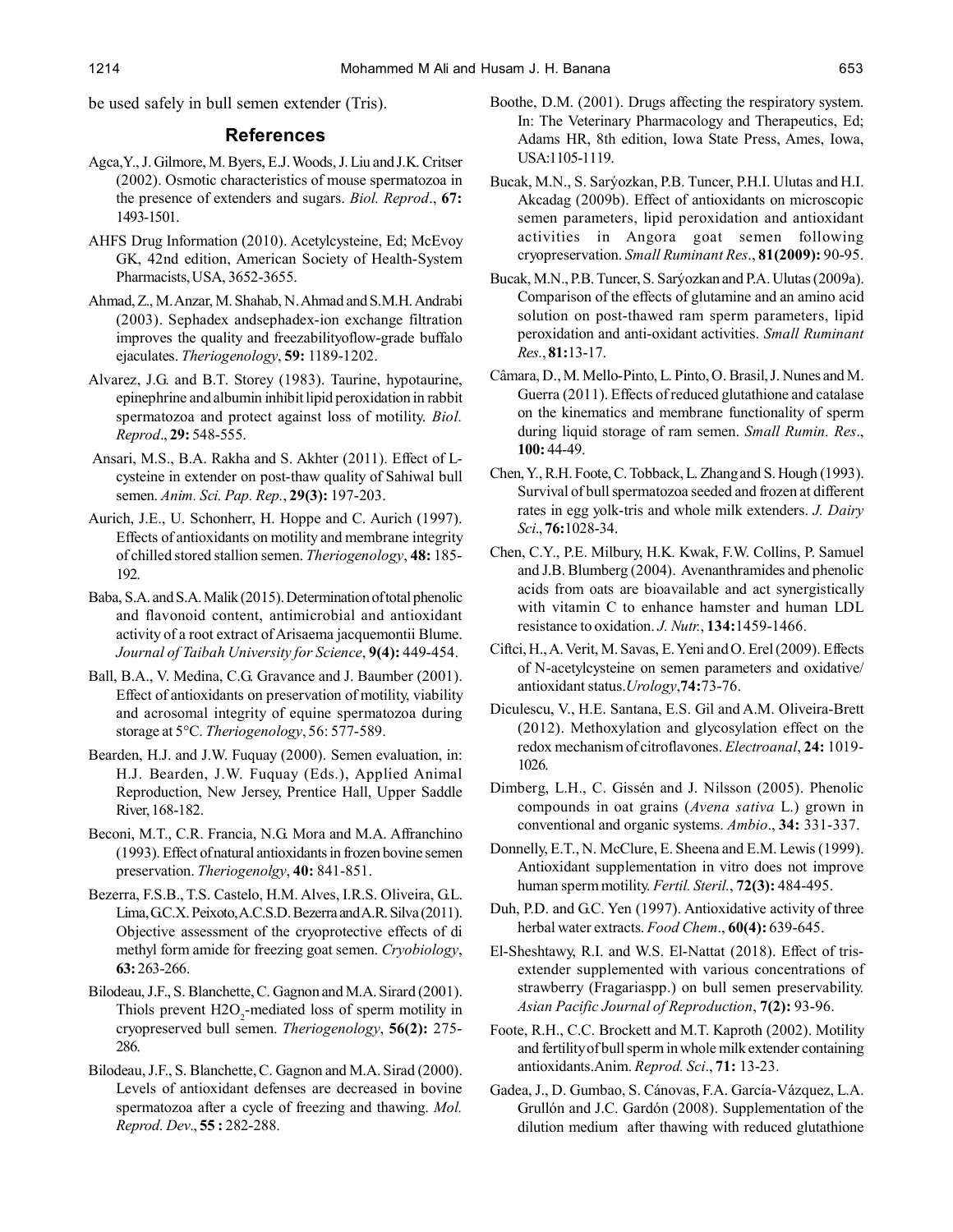Adding N-acetylcystiene and *Avena sativa* extract to Tris extender on post-cryopreservative semen characteristics1215

improves function and the in vitro fertilizing ability of frozen-thawed bull spermatozoa. *Andrology*, **31(1):** 40-49.

- Gadea, J., D. Gumbao, S.C. Novas, A.Z. Zquezf, L.A. Grullo and G.C. Gardo (2007). Supplementation of the dilution medium after thawing with reduced glutathione improves function and the in vitro fertilizing ability of frozen-thawed bull spermatozoa. *Andrology*, **7:** 1-10.
- Gadea, J., E. Selles, M.A. Marco, P. Copy, C. Matas, R. Romar and S. Ruiz (2004). Decrease in glutathione content in boar sperm cryopreservation. Effect of the addition of reduced glutathione to the freezing and thawing extenders. *Theriogenology*, **62:** 690-701.
- Gangopadhyay, N., M.B. Hossain, D.K. Rai and N.P. Brunton (2015). A review of extraction and analysis of bioactives in oat and barley and scope for use of novel food processing techn*. Molecules*, **20(6):**10884-10909.
- Greco, E., M. Iacobelli, L. Reinzi, F. Ubaldi, S. Ferrero and J. Tesarik (2005). Reduction of the incidence of sperm DNA fragmentation by oral antioxidant treatment. *J. Androl*., **26(3):** 349-53.
- Hammerstedt, R.H. (1993). Maintenance of bio energetic balance in sperm and prevention of lipid peroxidation: a review of the effect on design of storage preservation systems. *Reprod Fertil.*, **5:** 675-690.
- Hu, J.H., L.S. Zan, X.L. Zhao, Q.W. Li, Z.L. Jiang, Y.K. Li and X. Li (2010). Effects of trehalose supplementation on semen quality and oxidative stress variables in frozen-thawed bovine semen, *J. Anim. Sci.*, **88:** 1657-1662.
- Jeyendran, R.S., H.H. Van der Van, M. Perez-Pelaez, B.G. Crabo and L.J.D. Zaneveld (1984). Development of an assay to assess the functional integrity of the human sperm membrane and its relationship to other semen characteristics. *J. Reprod. Fertile*., **70:** 219-228.
- Karaji, R.O., D.H. Kia and L. Ashraf (2014). Effects of in combination antioxidant supplementation on microscopic and oxidative parameters of freeze-thaw bull sperm. *Cell Tissue Bank*, **15:** 461.
- Kessopoulou, E., H.J. Powers, K.K. Sharma, M.J. Pearson, J.M. Russell, I.D. Cooke and C.L.R. Barratt (1995). A double blind randomized placebo cross-over controlled trial using the antioxidant vitamin E to treat reactive oxygen speciesassociated male infertility. *Fertil. Steril*., **64(4):** 825- 831.
- Kováèová, M. and E. Malinová (2007). Ferulic and coumaric acids,total phenolic compounds and their correlation in selected oat genotypes. *Czech J. Food Sci*., **25(2007):** 325-332.
- Kovacs, A. and R.H. Foote (1992). Viability and acrosome staining of bull, boar and rabbit spermatozoa. *Biotechnol. Histochem*., **67:** 119-124.
- Matilla, P., J.M. Pihlava and J. Hellstrom (2005). Contents of phenolic acids,alkyl and alkylresorcinol and avenanthramides in commercial grain products. *J. Agric.*

*Food Chem.*, **53:** 8290-8295.

- Michael, A.J., C. Alexopoulos, E.A. Pontiki, D.J. Hadjipavlou-Litina, P. Saratsis, H.N. Ververidis and C.M. Boscos (2010). Effect of N-acetyl-L-cysteine supplementation in semen extenders on semen quality and reactive oxygen species of chilled canine spermatozoa. *Reprod. Domest. Anim*., **45(2):** 201-207.
- Moskovtsev, S.I. and C.L. Librach (2013). Methods of sperm vitality assessment.In:Spermatogenesis: methods in *Molecular Biology*, **927:** 13-19.
- Nangia, A.K., S.A. Krieg and S.S. Kim (2013). Clinical guidelines for sperm cryopreservation in cancer patients. *Fertil. Steril.*, **100:**1203-1209.
- Narayan, G., C. Sondipon, G. Shamik, K. Samir and B. Suman (2012). Estimation of total Terpenoids concentration in plant tissues using amonoterpene, Linalool as standard reagent. Protocol Exchange.
- Nichi, M., P.E.G. Bols, R.M. Zuge, V.H. Barnabe, I.G.F. Goovaerts, R.C. Barnabe and C.N.M. Cortada (2006). Seasonal variation in semen quality in Bosindicus and Bostaurusbulls raised under tropical conditions. *Theriogenology*, **66 :** 822-828.
- Owen, R.F. (1976). Principles of Food Science Part 1: Food Chemistry, Marcel Dekker, New York.
- Pena, A.I., A. Johannisson, M.Wallgren and H. Rodriguez Martinez (2003). Antioxidant supplementation in vitro improves boar sperm motility and mitochondrial membrane potential after cryopreservation of different fractions of the ejaculate. *Anim. Reprod. Sci*., **78:** 85-98.
- Roca, J., M.J. Rodrý´ýguez, M.A. Gil, G. Carvajal, E.M. Garcia, C. Cuello, J.M. Vazquez and E.A. Martinez (2005). Survival and in vitro fertility of boar spermatozoa frozen in the presence of superoxide dismutase and/or catalase. *J. Androl.*, **26:** 15-24.
- Rossi, T., F. Mazzilli, M. Delfino and F. Dondero (2001). Improved humansperm recovery using superoxide dismutase and catalasesupplementation in semen cryopreservation procedure. *Cell Tissue Bank*, **2:** 9-13.
- Rushworth, G.F. and I.L. Megson (2013). Existing and potential therapeutic use for N- acetylcysteine: the need for conversion to intracellular glutathione for antioxidant benefits, Pharmacology and Therapeutics,**141(2):** 150-159.
- Safarinejad, M. and S. Safarinejad (2009). Efficacy of selenium and/or N-acetylcysteine for improving semen parameters in infertile men: A double-blind,placebo controlled, randomized study. *The Journal of Urology*, **18(2):** 741- 751.
- Salisbury, G.W., N.L. VanDemark and J.R. Lodge (1978). Editors Physiology of reproductionand artificial insemination of cattle. San Francisco: W.H. Freeman and Co.;1978.
- Sarýozkan, S., P.B. Tuncer, M.N. Bucak and P.A. Ulutas (2009). Influence of various antioxidants on microscopic-oxidative stress indicators and fertilizing ability of frozen-thawed